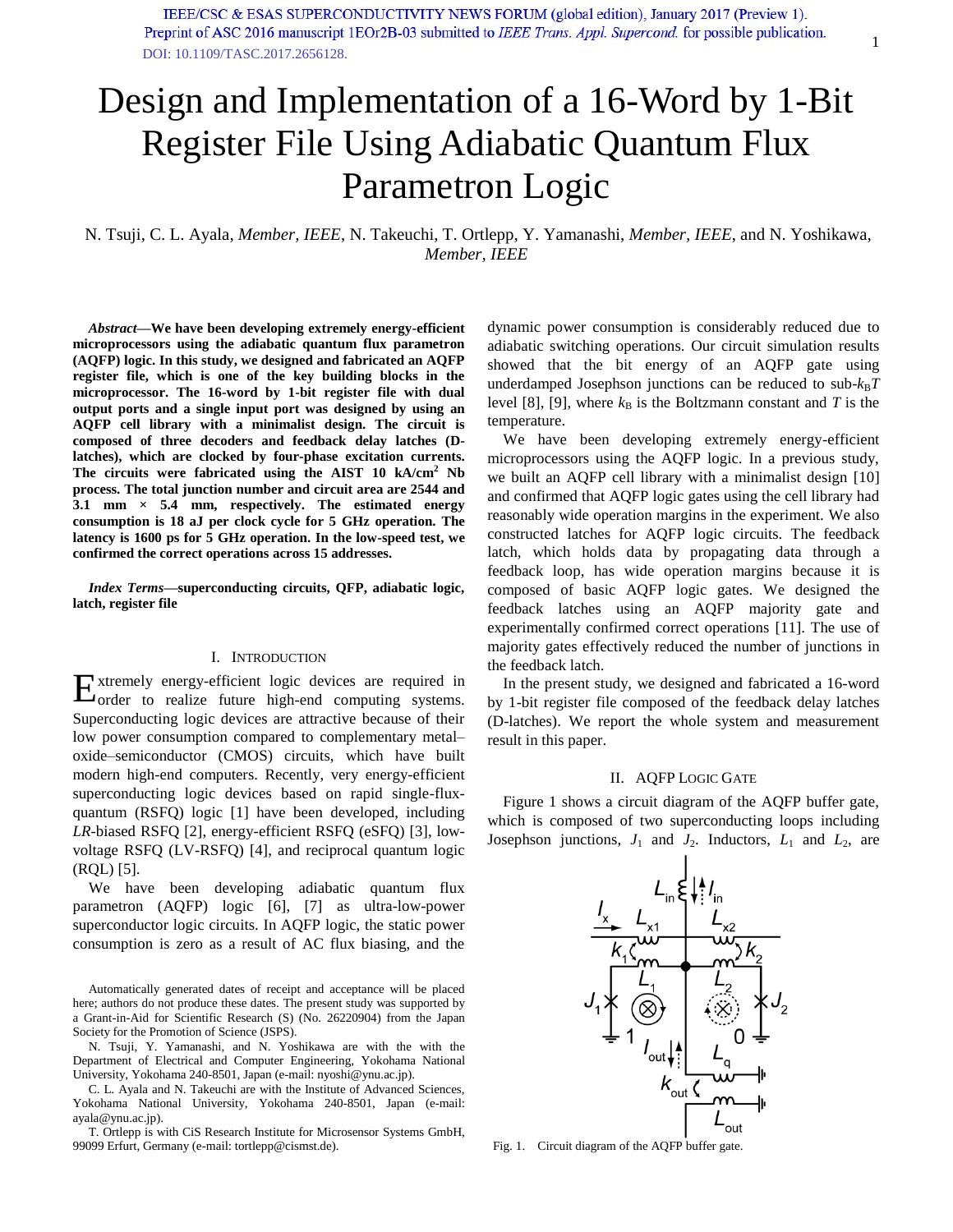

Fig. 2. Circuit diagram of the majority gate. The majority gate is composed of three buffer cells and 3-to-1 branch cell.

magnetically coupled to excitation inductors,  $L_{x1}$  and  $L_{x2}$ , respectively, through coupling coefficients  $k_1$  and  $k_2$ . In the figure,  $I_{\text{in}}$ ,  $I_{\text{out}}$ , and  $I_x$  are the input, output, and AC excitation currents, respectively. When the excitation fluxes are applied to each loop using  $I_x$  while a small  $I_{in}$  is provided to the gate, an SFQ is stored in either the left (state 0) or right (state 1) loop, depending on the direction of  $I_{\text{in}}$ . The large output current, whose direction depends on the direction of the input current, flows through the output inductor  $L<sub>q</sub>$ . In this present study, we use four-phase excitation currents, whose phases are shifted by 90° relative to each other, to propagate information in the AQFP gates. As the AQFP gates are excited in turn by the four-phase excitation currents, information propagates through the gates.

We built an AQFP cell library with a minimalist design [10], in which logic gates are effectively designed by arraying the four building block cells: buffer, NOT, constant, and branch. A constant-0 (constant-1) cell constantly outputs '0' ('1') thanks to the asymmetry in circuit parameters. Figure 2 shows a circuit diagram of a majority gate, which is composed of three buffer cells and a 3-to-1 branch cell. The majority gate outputs '1' when two or three of the three inputs are '1'. An AND (OR) gate can be realized by replacing one of the three buffer cells in the majority gate with a constant-0 (constant-1) cell. In this design, the majority, AND, and OR gates each require six junctions.

## III. FEEDBACK DELAY LATCH

The feedback latch holds an internal state by propagating data through the feedback loop between input and output ports. In general, the feedback latch has wide operation margins, because it is composed of basic AQFP logic gates. In the previous study, we designed the feedback delay latch (Dlatch) using the majority gate [11]. The use of majority gates effectively reduces the number of junctions in the feedback latch. Table I shows the truth table for the D-latch. The Dlatch holds the current internal state,  $Q_n$ , when the enable signal, *E*, is 0. On the other hand, the internal state is overwritten by the data signal, *D*, when *E* is 1. Figure 3 shows a circuit diagram of the D-latch for the register file with dual output ports and single input port. The D-latch is composed of 42 junctions and clocked by four-phase excitation currents.

| <b>TABLE I</b><br>TRUTH TABLE FOR THE D-LATCH |   |                          |             |
|-----------------------------------------------|---|--------------------------|-------------|
| E                                             | D | $Q_{n+1}$                | Description |
|                                               |   | $\mathcal{Q}_\mathrm{n}$ | Hold        |
|                                               |   | $Q_{n}$                  |             |
|                                               |   |                          | Transfer    |
|                                               |   |                          |             |



Fig. 3. Circuit diagram of the D-latch for the register file. *E* is the enable signal, *D* is the data signal,  $Q_n$  is the current internal state, and  $Q_{n+1, A}$  and  $Q_{n+1, B}$  are the next internal states.

#### IV. 16-WORD BY 1-BIT REGISTER FILE

### *A. Design*

We designed a 16-word by 1-bit register file with dual output ports and a single input port. Figure 4 shows the block diagram of the register file. The circuit is composed of a write decoder, two read decoders, two mergers and feedback Dlatches, which are clocked by four-phase excitation currents. The decoders are based on AND gates and the mergers are composed of OR gates with a fan-in of 2. During a write operation, the data signal and write address signals are sent, the write decoder selects one of the D-latches, and the data is written to the selected D-latch. During a read operation, read address signals are sent, the read decoder selects one of the Dlatches, and the data is read out from the selected D-latch through mergers. We designed the registers at the address 0 and 1 as a constant-0 register and a constant-1 register, respectively. This means that, when the address 0 (1) is selected by the read decoder, the data,  $0'$   $(1')$ , is constantly read out. When address 0 or 1 is selected by the write decoder, the write operation is not performed (effectively a 'nop' or 'no-operation'). Figure 5 shows the micrograph of the register file. The circuit was fabricated by using the Nb integrated circuit process, the AIST high-speed standard process (AIST HSTP). The total junction number and circuit area are 2544 and 3.1 mm  $\times$  5.4 mm, respectively. The estimated energy consumption is 18 aJ per clock cycle for 5 GHz operation. The latency is 1600 ps for 5 GHz operation.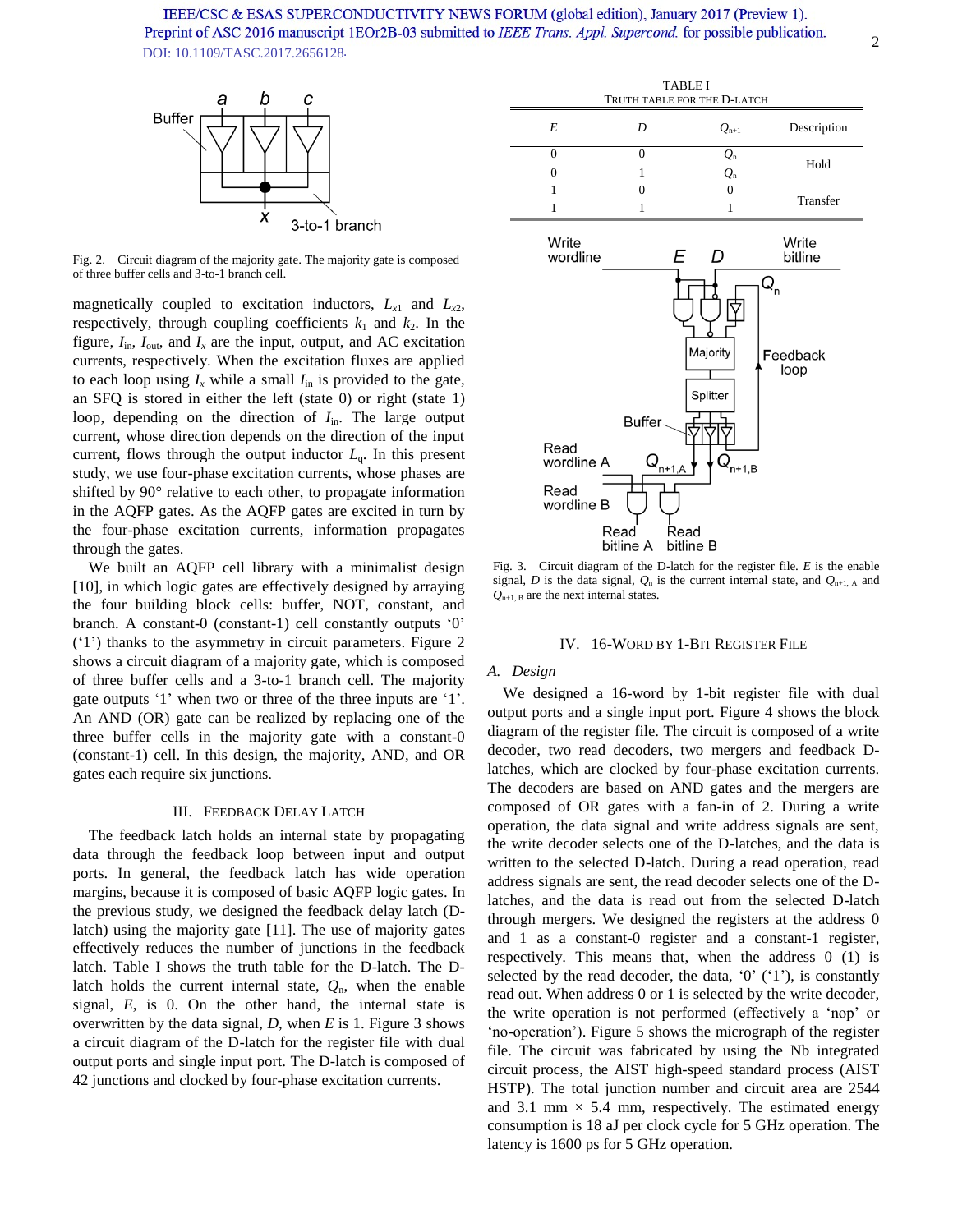

Fig. 4. Block diagram of the 16-word by 1-bit register file. The register file is composed of a write decoder, two read decoders, two mergers and Dlatches.

## *B. Experimental Result*

Figure 6 shows the measurement result of the 16-word by 1 bit register file at 100 kHz, where  $I_D$  is the data signal,  $I_{w0}$ ,  $I_{w1}$ ,  $I_{w2}$ , and  $I_{w3}$  are the write address signals,  $I_{ra0}$ ,  $I_{ra1}$ ,  $I_{ra2}$ , and  $I_{ra3}$ are the read address, and  $V_{\text{outA}}$  and  $V_{\text{outB}}$  are the amplified output voltages of readout DC superconducting quantum interference devices (SQUIDs). The DC SQUIDs were magnetically coupled to AQFP gates in the final excitation stage [6], so as to read out dual data outputs from the register file. When the logic state of the AQFP gate coupled to the DC SQUID is 1, the DC SQUID shows a voltage transition.

First, the write decoder selects the register from address 0 to 15 by the write address signals one-by-one and data '0' is written to each register. This corresponds to the 'Write 0' step in figure 6. Second, the read decoder selects the register from address 0 to 15 by the read address A (B) signals one-by-one and the stored data are read out from all registers to the output port A (B), where the read address B signals are the same pattern as the read address A signals. This corresponds to the 'Read 0' step. While 'Read 0' is being performed, the write decoder selects the register from address 0 to 15 by the write address signals one-by-one and data '1' is written to all registers. This corresponds to the 'Write 1' step. In the end, the read decoder selects the register from address 0 to 15 sequentially by the read address A (B) signals and the stored data are read out from all registers to the output port A (B). This corresponds to the 'Read 1' step. It should be noted that the registers at the address 0 and 1 are the constant-0 register and the constant-1 register, respectively. Since only the output from the address 6 was unstable, we confirmed the correct operations across 15 addresses.



Fig. 5. Micrograph of the 16-word by 1-bit register file. The total junction number is 2544 and the circuit area is  $3.1 \text{ mm} \times 5.4 \text{ mm}$ .

## *C. Discussion*

In this study, we measured eight chips, and the best chip exhibits the correct operations across 15 addresses, whereas other chips show the correct operations across smaller number of addresses. This might be due to the long wirings between AQFP logic gates in the register file. In AQFP logic, as the wiring becomes longer, the amplitude of signal currents is reduced and circuit yields deteriorate [10], [12]. Therefore, we believe that the improvement of the wiring length will enable the register file to be fully operational.

In AQFP logic, the lengthy distribution of the excitation lines creates clock skew. The clock skew restricts the maximum operation frequency of AQFP circuits. The register file designed in this study has a large amount of clock skew. The estimation shows that the maximum operating frequency is about 1 GHz in this design. The increase of the maximum operation frequency can be obtained by reducing the clock skew. The division of the clock network to smaller blocks by using the H-tree structure is necessary for reducing the clock skew.